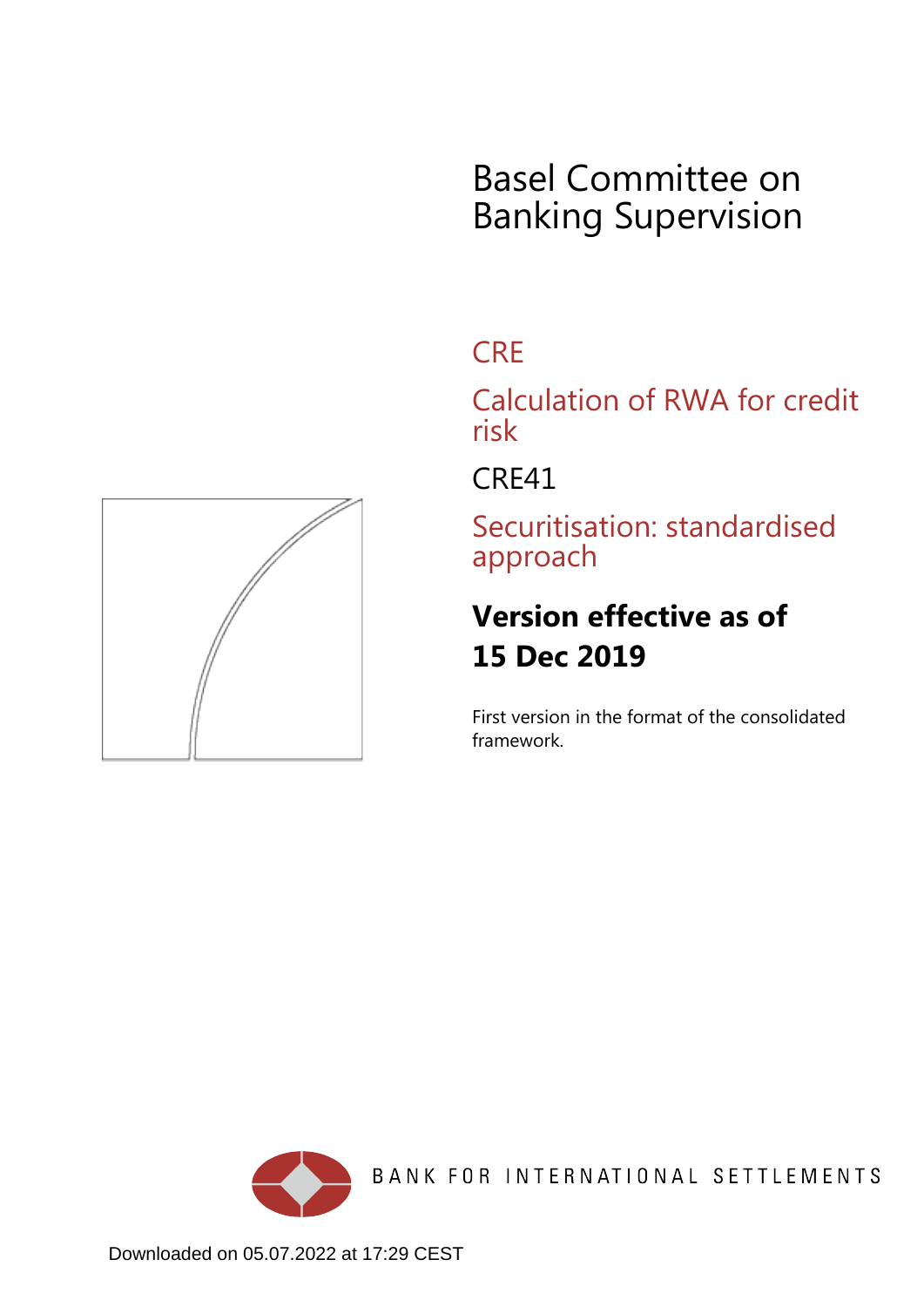*© Bank for International Settlements 2022. All rights reserved.*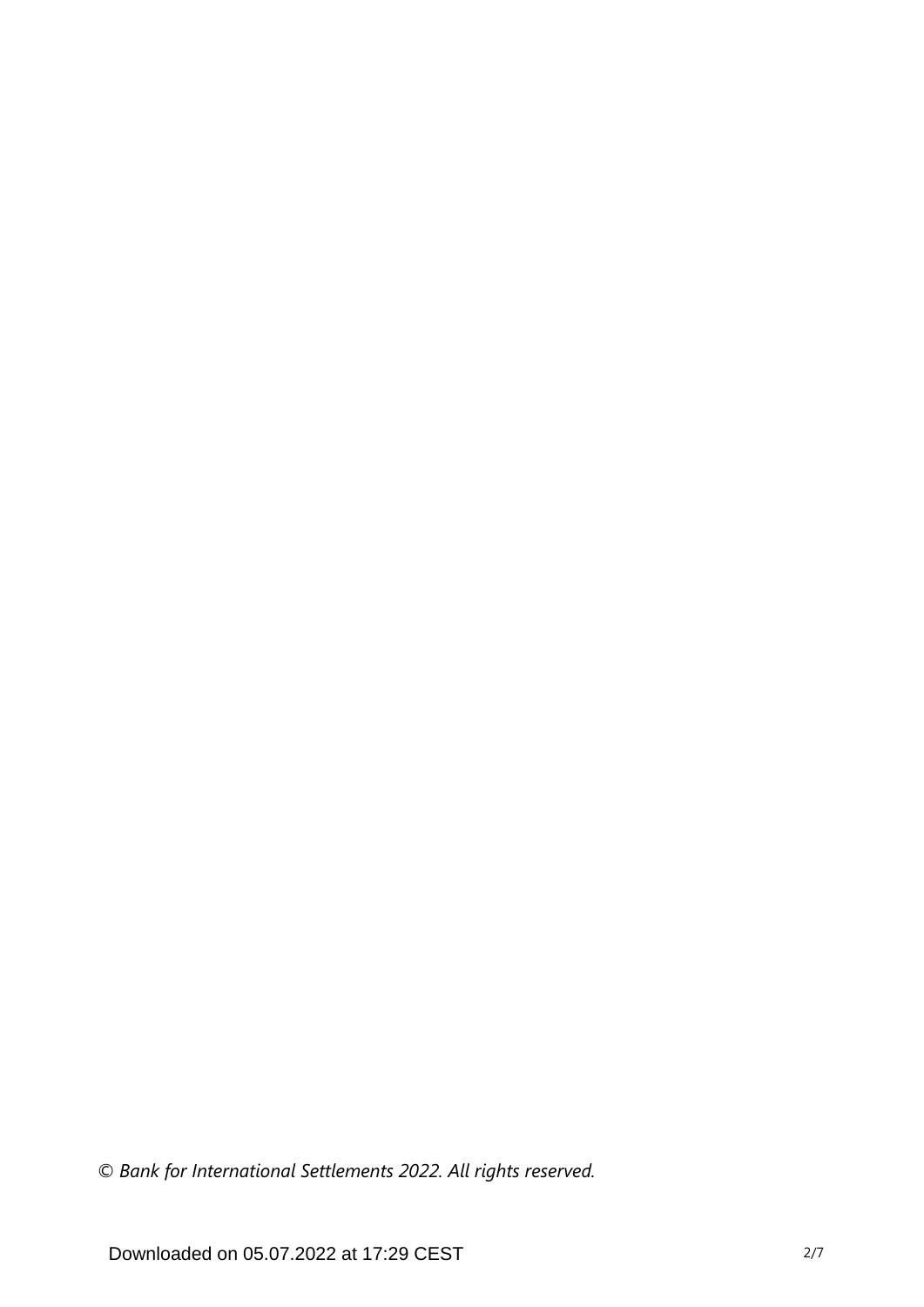### **Standardised approach (SEC-SA)**

To calculate capital requirements for a securitisation exposure to a standardised approach (SA) pool using the securitisation standardised approach (SEC-SA), a bank would use a supervisory formula and the following bank-supplied inputs: the SA capital charge had the underlying exposures not been securitised ( $K_{s_{\Delta}}$ ); **41.1**

the ratio of delinquent underlying exposures to total underlying exposures in the securitisation pool (W); the tranche attachment point (A); and the tranche detachment point (D). The inputs A and D are defined in [CRE44.14](https://www.bis.org/basel_framework/chapter/CRE/44.htm?tldate=20230101&inforce=20230101&published=20200327#paragraph_CRE_44_20230101_44_14) and [CRE44.15](https://www.bis.org/basel_framework/chapter/CRE/44.htm?tldate=20230101&inforce=20230101&published=20200327#paragraph_CRE_44_20230101_44_15) respectively. Where the only difference between exposures to a transaction is related to maturity, A and D will be the same.  $K_{cA}$  and W are defined in [CRE41.2](https://www.bis.org/basel_framework/chapter/CRE/41.htm?tldate=20230101&inforce=20191215&published=20191215#paragraph_CRE_41_20191215_41_2)

to [CRE41.4](https://www.bis.org/basel_framework/chapter/CRE/41.htm?tldate=20230101&inforce=20191215&published=20191215#paragraph_CRE_41_20191215_41_4) and [CRE41.6](https://www.bis.org/basel_framework/chapter/CRE/41.htm?tldate=20230101&inforce=20191215&published=20191215#paragraph_CRE_41_20191215_41_6).

- $K_{SA}$  is defined as the weighted-average capital charge of the entire portfolio of underlying exposures, calculated using the risk-weighted asset amounts in [CRE20](https://www.bis.org/basel_framework/chapter/CRE/20.htm?tldate=20230101&inforce=20230101&published=20201126) in relation to the sum of the exposure amounts of underlying exposures, multiplied by 8%. This calculation should reflect the effects of any credit risk mitigant that is applied to the underlying exposures (either individually or to the entire pool), and hence benefits all of the securitisation exposures.  $K_{s_A}$  is expressed as a decimal between zero and one (that is, a weighted-average risk weight of 100% means that  $K_{SA}$  would equal 0.08). **41.2**
- <span id="page-2-1"></span><span id="page-2-0"></span>For structures involving a special purpose entity (SPE), all of the SPE's exposures related to the securitisation are to be treated as exposures in the pool. Exposures related to the securitisation that should be treated as exposures in the pool include assets in which the SPE may have invested, comprising reserve accounts, cash collateral accounts and claims against counterparties resulting from interest swaps or currency swaps. $\frac{1}{2}$  $\frac{1}{2}$  $\frac{1}{2}$  Notwithstanding, the bank can exclude the SPE's exposures from the pool for capital calculation purposes if the bank can demonstrate to its national supervisor that the risk does not affect its particular securitisation exposure or that the risk is immaterial – for example, because it has been mitigated. $\frac{2}{3}$  $\frac{2}{3}$  $\frac{2}{3}$ **41.3**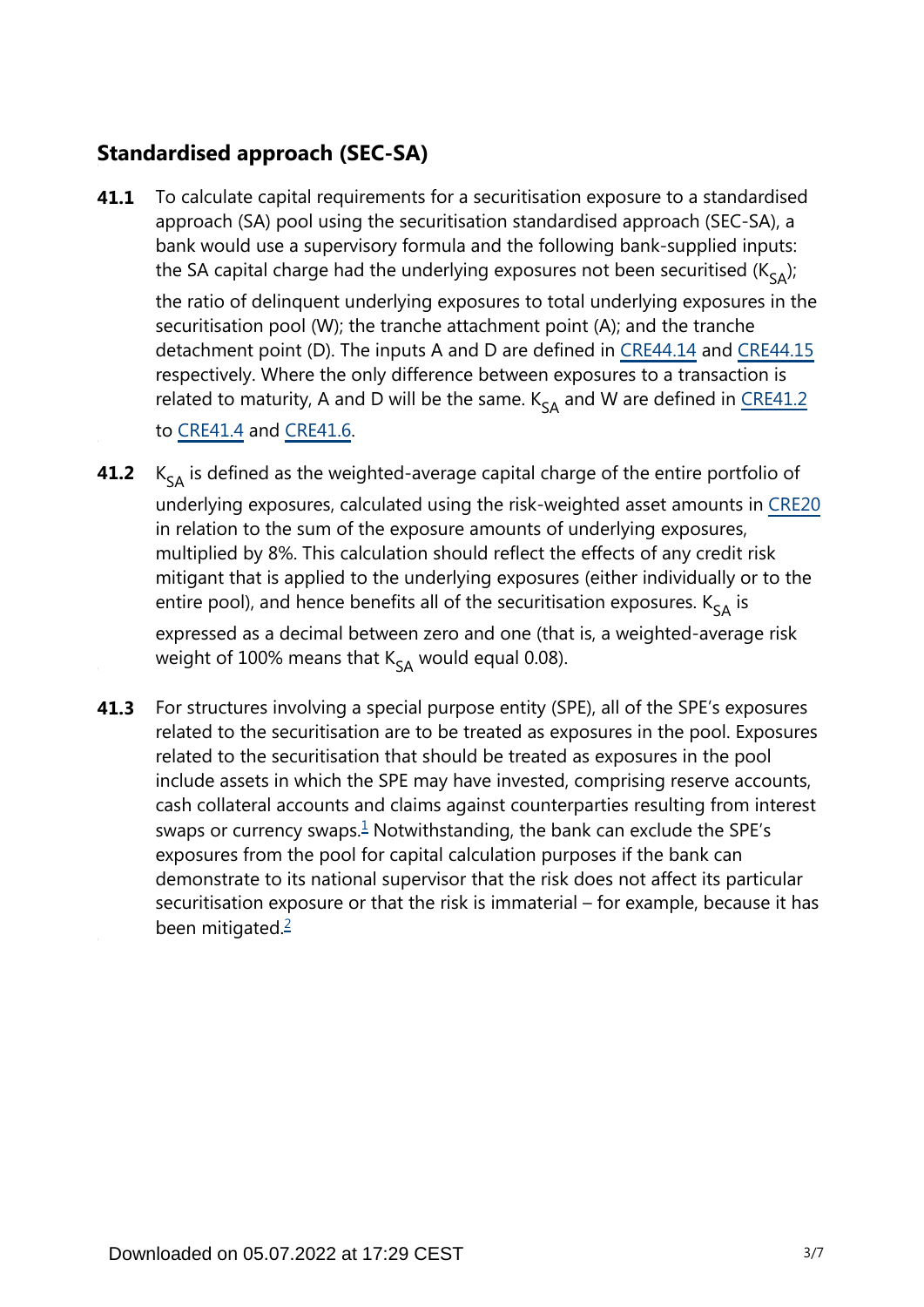#### *Footnotes*

<span id="page-3-0"></span>*[1](#page-2-0)*

- *In particular, in the case of swaps other than credit derivatives, the numerator of*  $K_{SA}$  *must include the positive current market value times the risk weight of the swap provider times 8%. In contrast, the denominator should not take into account such a swap, as such a swap would not provide a credit enhancement to any tranche.*
- <span id="page-3-1"></span>*Certain best market practices can eliminate or at least significantly reduce the potential risk from a default of a swap provider. Examples of such features could be cash collateralisation of the market value in combination with an agreement of prompt additional payments in case of an increase of the market value of the swap and minimum credit quality of the swap provider with the obligation to post collateral or present an alternative swap provider without any costs for the SPE in the event of a credit deterioration on the part of the original swap provider. If national supervisors are satisfied with these risk mitigants and accept that the contribution of these exposures to the risk of the holder of a securitisation exposure is insignificant, supervisors may allow the bank to exclude these exposures from the*  $K_{SA}$  *calculation. [2](#page-2-1)*
- <span id="page-3-3"></span>In the case of funded synthetic securitisations, any proceeds of the issuances of credit-linked notes or other funded obligations of the SPE that serve as collateral for the repayment of the securitisation exposure in question, and for which the bank cannot demonstrate to its national supervisor that they are immaterial, have to be included in the calculation of  $K_{sA}$  if the default risk of the collateral is subject to the tranched loss allocation.<sup>[3](#page-3-2)</sup> **41.4**

#### *Footnotes*

<span id="page-3-2"></span>*[3](#page-3-3)*

*As in the case of swaps other than credit derivatives, the numerator of K*  $_{SA}$  (ie weighted-average capital charge of the entire portfolio of *underlying exposures) must include the exposure amount of the collateral times its risk weight times 8%, but the denominator should be calculated without recognition of the collateral.*

In cases where a bank has set aside a specific provision or has a non-refundable purchase price discount on an exposure in the pool,  $K_{SA}$  must be calculated using the gross amount of the exposure without the specific provision and/or nonrefundable purchase price discount. **41.5**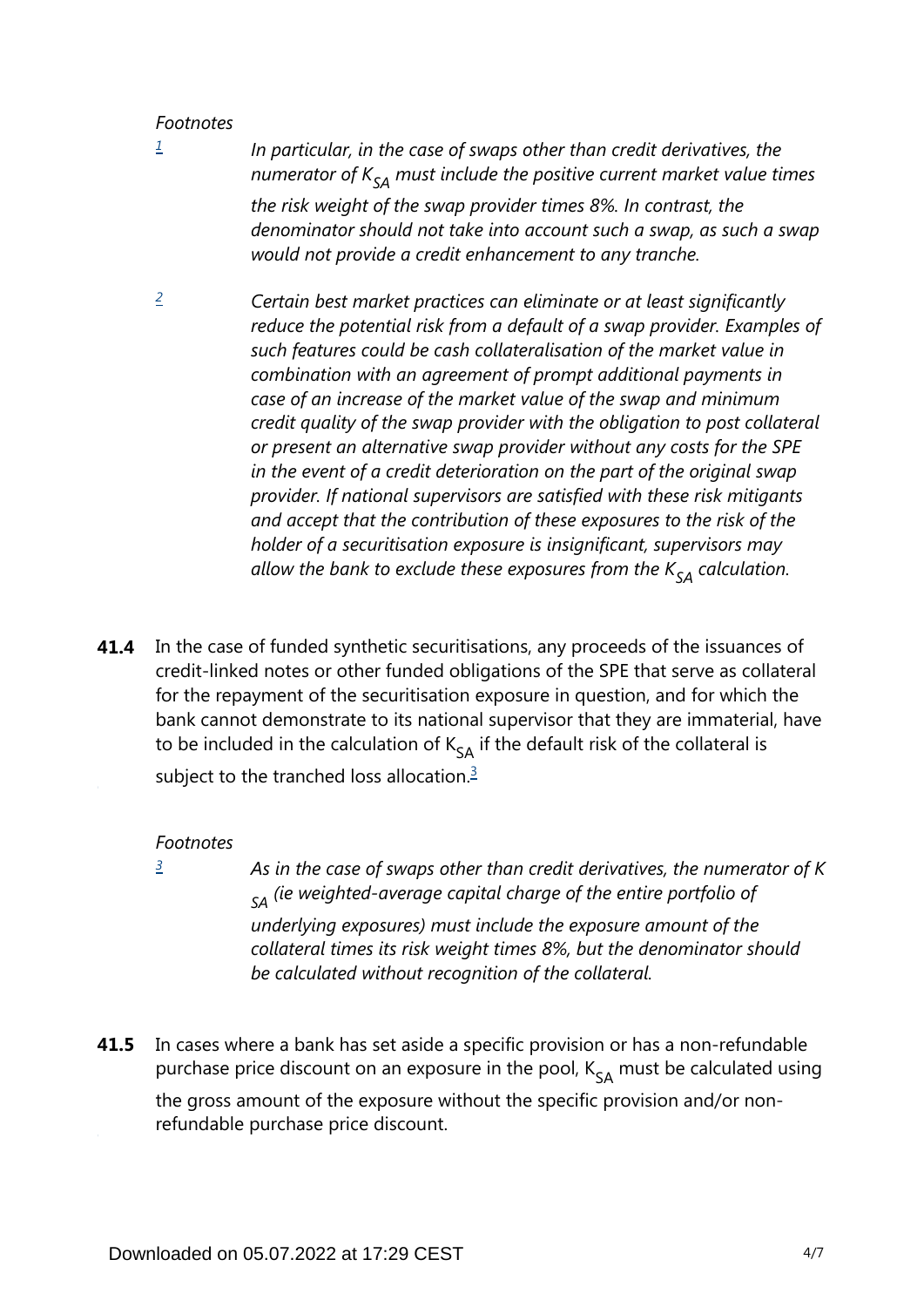**41.6**

The variable W equals the ratio of the sum of the nominal amount of delinquent underlying exposures (as defined in [CRE41.7\)](https://www.bis.org/basel_framework/chapter/CRE/41.htm?tldate=20230101&inforce=20191215&published=20191215#paragraph_CRE_41_20191215_41_7) to the nominal amount of underlying exposures.

- Delinquent underlying exposures are underlying exposures that are 90 days or more past due, subject to bankruptcy or insolvency proceedings, in the process of foreclosure, held as real estate owned, or in default, where default is defined within the securitisation deal documents. **41.7**
- The inputs  $K_{SA}$  and W are used as inputs to calculate  $K_{A}$ , as follows: **41.8**

$$
K_{A} = (1 - W) \times K_{SA} + 0.5W
$$

**41.9** In case a bank does not know the delinquency status, as defined above, for no more than 5% of underlying exposures in the pool, the bank may still use the SEC-SA by adjusting its calculation of  $K_A$  as follows:

$$
K_A = \left(\frac{\text{EAD}_{\text{subpool 1 where W known}}}{\text{EADTotal}} \times K_A^{\text{subpool 1 where W known}}\right) + \frac{\text{EAD}_{\text{subpool 2 where W unknown}}}{\text{EADTotal}}
$$

- **41.10** If the bank does not know the delinquency status for more than 5%, the securitisation exposure must be risk weighted at 1250%.
- **41.11** Capital requirements are calculated under the SEC-SA as follows, where  $\mathsf{K}_{\mathsf{SSFA}(\mathsf{KA})}$ is the capital requirement per unit of the securitisation exposure and the variables a, u, and l are defined as:

(1) 
$$
a = -(1 / (p * K_A))
$$

$$
(2) \quad u = D - K_A
$$

(3)  $I = max (A - K_{A}; 0)$ 

$$
K_{\text{SSFA}(K_A)} = \frac{e^{au} - e^{al}}{a(u-l)}
$$

- **41.12** The supervisory parameter p in the context of the SEC-SA is set equal to 1 for a securitisation exposure that is not a resecuritisation exposure.
- **41.13** The risk weight assigned to a securitisation exposure when applying the SEC-SA would be calculated as follows: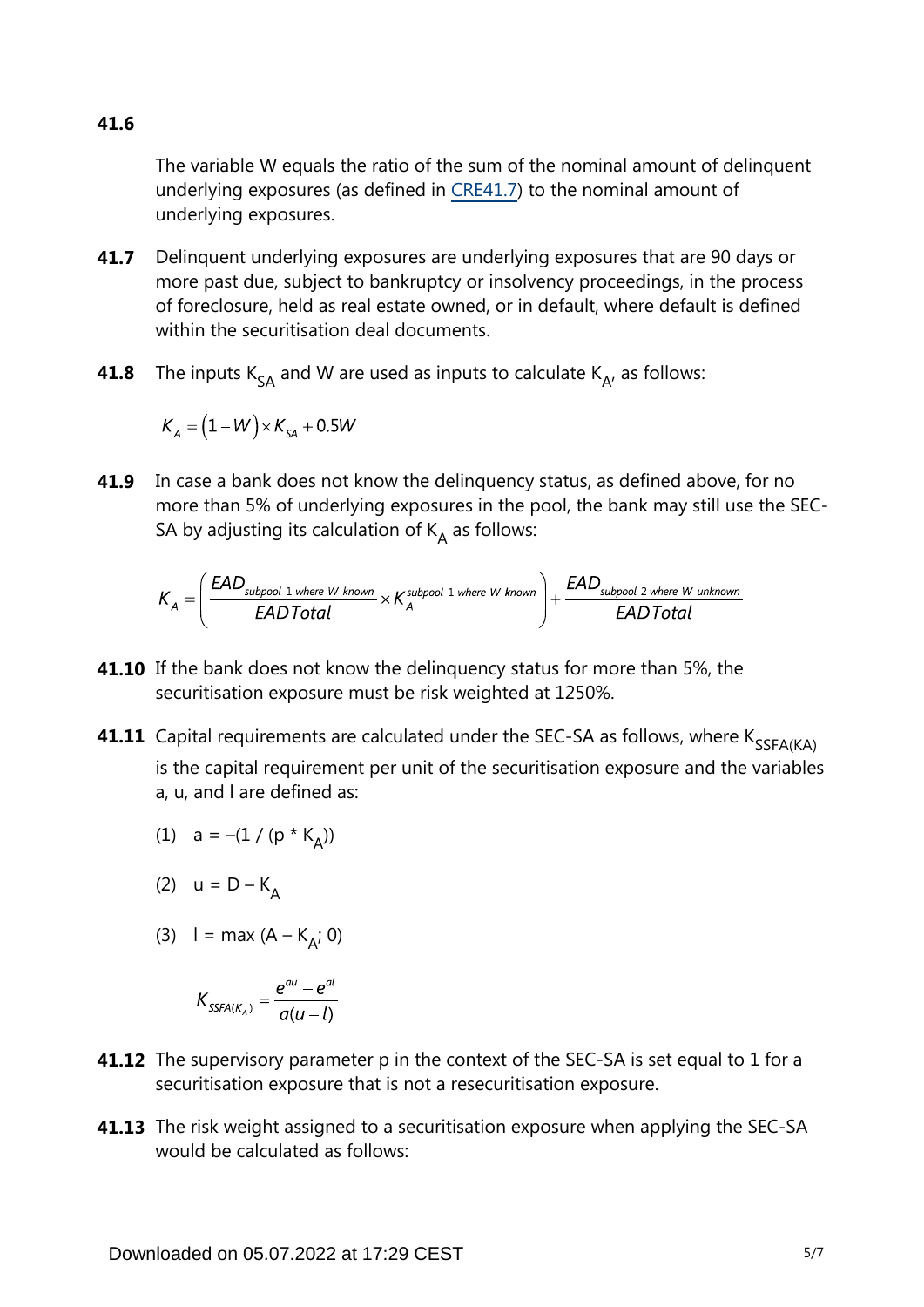- (1) When D for a securitisation exposure is less than or equal to  $K_{A}$ , the exposure must be assigned a risk weight of 1250%.
- (2) When A for a securitisation exposure is greater than or equal to  $K_{A}$ , the risk weight of the exposure, expressed as a percentage, would equal  $K_{\text{SSEA}(K_1)}$ times 12.5.
- (3) When A is less than K<sub>A</sub> and D is greater than K<sub>A</sub>, the applicable risk weight is a weighted average of 1250% and 12.5 times  $K_{SSFA(K_A)}$  according to the following formula:

$$
RW = \left(12.5 \times \frac{K_A - A}{D - A}\right) + \left(12.5 \times K_{SSFA(K_A)} \times \frac{D - K_A}{D - A}\right)
$$

- **41.14** The risk weight for market risk hedges such as currency or interest rate swaps will be inferred from a securitisation exposure that is pari passu to the swaps or, if such an exposure does not exist, from the next subordinated tranche.
- **41.15** The resulting risk weight is subject to a floor risk weight of 15%. Moreover, when a bank applies the SEC-SA to an unrated junior exposure in a transaction where the more senior tranches (exposures) are rated and therefore no rating can be inferred for the junior exposure, the resulting risk weight under SEC-SA for the junior unrated exposure shall not be lower than the risk weight for the next more senior rated exposure.

#### **Resecuritisation exposures**

- **41.16** For resecuritisation exposures, banks must apply the SEC-SA specified in [CRE41.1](https://www.bis.org/basel_framework/chapter/CRE/41.htm?tldate=20230101&inforce=20191215&published=20191215#paragraph_CRE_41_20191215_41_1) to [CRE41.15,](https://www.bis.org/basel_framework/chapter/CRE/41.htm?tldate=20230101&inforce=20191215&published=20191215#paragraph_CRE_41_20191215_41_15) with the following adjustments:
	- (1) the capital requirement of the underlying securitisation exposures is calculated using the securitisation framework;
	- (2) delinquencies (W) are set to zero for any exposure to a securitisation tranche in the underlying pool; and
	- (3) the supervisory parameter p is set equal to 1.5, rather than 1 as for securitisation exposures.